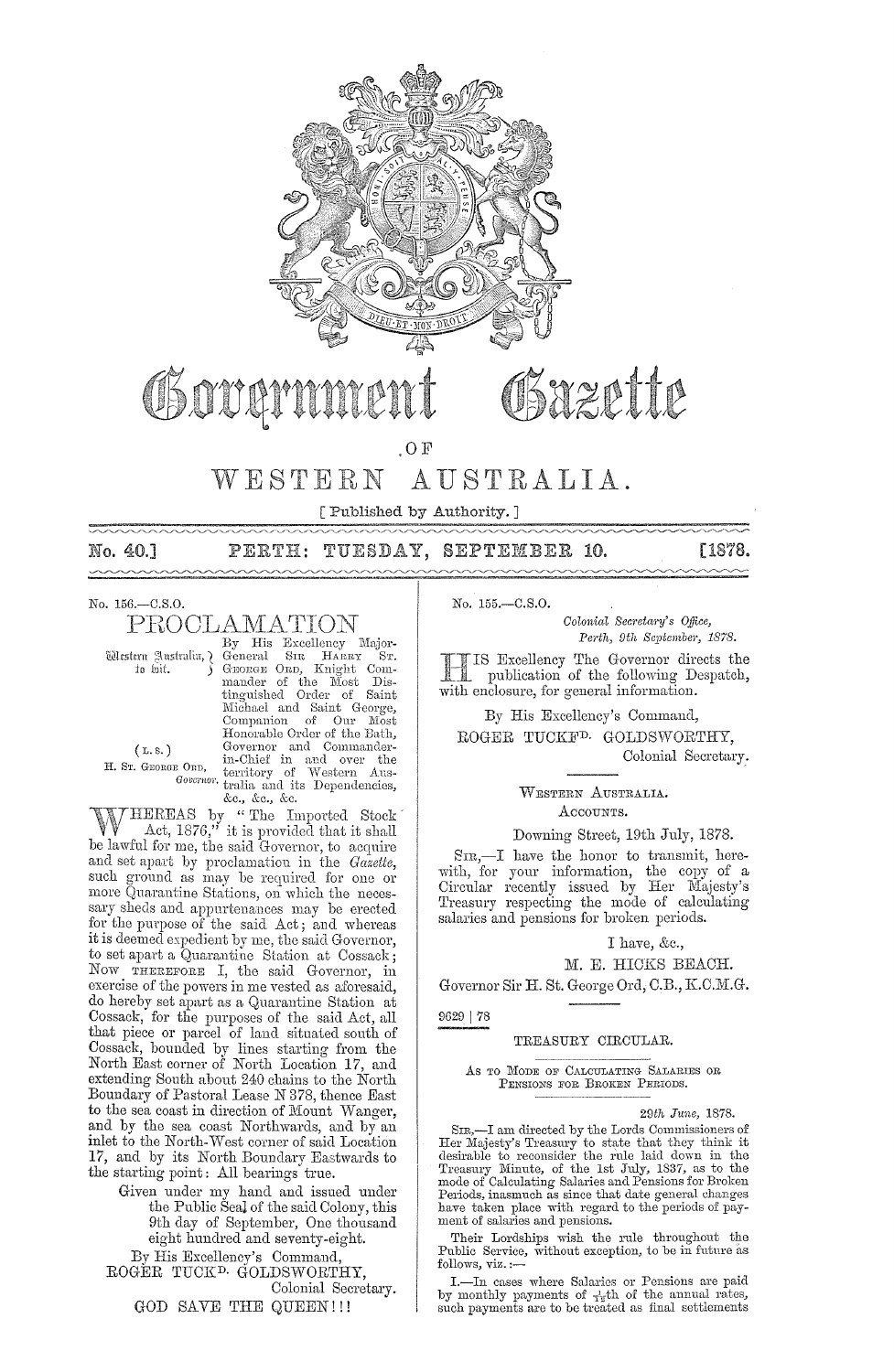-i.e., payments in full-for the periods to which they relate; and in these cases the computation for a broken period of a month is to be made with reference to the number of days in such month;

Thus :-If a salary of £120 per annum is paid by equal monthly payments, falling due at the close of each calendar month, the monthly amount will be  $\pounds 10$ ; and if payment has to be amount win be 210, and if payment has so be<br>made for a broken period, say, to 15th January<br>inclusive, the amount to be paid will be  $\frac{15}{31}$  of ,£10.

II.—In cases where salaries or pensions are paid by quarterly payments of  $\frac{1}{4}$ th of the annual rates, the computation for a broken period of a quarter is to be made with reference to the number of days in that quarter;

Thus :-If a salary of .£120 per annum is paid by quarterly payments, falling due at the close of each calendar quarter, the quarterly amount will be £30; and if payment has to be made for a broken period, say, to 15th January inclusive, the amount to be paid will be  $\frac{15}{90}$ (in leap year  $\frac{15}{91}$ ) of £30.

The second mode will, of course, apply to cases in which monthly instalments of less than  $\frac{1}{12}$ th of the annual rate are paid in the first two months of each quarter.

#### I am, Sir, Your obcdient servant, H. SELWIN-IBBETSON.

To the Accounting Officer

No. 154.-C.S.0.

Western Australian Volunteers.

*Colonictl Sec)'eta1'Y's Office,*  Perth, 7th September, 1878.

H IS Excellency the Governor has been pleased to make the following appointment, to take effect from the 31st August last:-

GUILDFORD COMPANY OF VOLUNTEERS. STEPHEN GARDINER, Gentleman, to be Lieutenant.

By His Excellency's Command, ROGER TUCKFD. GOLDSWORTHY, Colonial Secretary.

No. 157,-C.S.O.

*Colonial Secretary's Office,* Perth, 7th September, 1878.

fIIS Excellency the Governor has been pleased to direct the publication, for general information, of the finding of the Preliminary Court, held under the provisions of the 28th Vic., No. 2, on the '7th day of August, 18'78, for the purpose of inquiring into the circumstances connected with the stranding of the "Ella Gladstone," at Quindalup, near Busselton, on the 21st July last.

By His Excellency's Command, ROGER TUCKF<sup>D.</sup> GOLDSWORTHY,<br>Colonial Secretar<br>ENNEVEL Colonial Secretary.

#### FINDING·

HAVING held an inquiry regarding the loss of the<br>"Ella Gladstone," and having heard the statements<br>of the captain, chief officer of the ship, and also that<br>of the chief boatman of the Water Police, which are<br>annexed, we se evidence the cables were examined by the surveyor before the ship left Adelaide. We are of opinion that everything was clone by captain and crew for the safety of the ship.

J. S. HARRIS,

Sub-Collector of Customs.

J. COOKWORTHY, J.P.

No. 152.-C.SfO.

*Colonial Secretary's Office,* Perth, 7th September, 1878.

HIS Excellency the Governor directs the publication of the following Notice to Mariners, for general information.

By His Excellency's Command, ROGER TUCKFD. GOLDSWORTHY, Colonial Secretary.

GOVERNMENT NOTICE.-No. 579, 1878.

Office of the Commissioner of Crown Lands  $\emph{and Public Works, Cape of Good Hope,}$ 

*8th hly, 1878.* 

THE publication is directed of the following Notice to Mariners.

## NOTICE TO MARINERS.

#### *GC/pe St. Fmncis Light.*

Referring to a preliminary Notice by the Chief Inspector of Public Works, dated 17th July, 1877, which first appeared in the Government Gazette of this Colony of 20th July, 1877, and to a Government Notice No. 348 of 1878, subjoined to the former, and affording further information concerning the tower and light proposed to be exhibited at Cape St. Francis; it is now hereby notified that the light was first exhibited on the night of Thursday,

The light is a second order holophotal revolving white light,<br>flashing at intervals of twenty seconds, and is visible, in clear<br>weather, about sixteen and three-quarters miles from the deck<br>of a vessel, fifteen feet above

The tower has been built upon a low point (Seal Point),<br>situated one and three-quarters miles westward of Cape St.<br>Francis, and is in latitude 349 12' 30'' south (not 34° 22' 30'', as<br>was erroneously printed in the two fo

The tower is a cylindrical stone structure, ninety-one feet high, and forms a good day mark: the focal plane is one hundred and eighteen feet above the level of high water.

#### *Catdion.*

The following are special points of difference between this tower and light, and those at Cape Recife (45 miles to the Eastward).

The tower at Cape St. Francis is wholly white, that at Cape Recife is painted in horizontal bands alternate red and white.

The light at Cape St. Francis is revolving white, showing a<br>bright flash every twenty seconds; that at Cape Recife is revolving<br>white, attaining a maximum of brightness and completing its<br>phases once every minute.

JOHN LAING, Commissioner.

#### *Depal-trnent of Public TVOTks, Perth, 30th August, 1878.*

#### Eastern Railway.

As many of the Pegs put in during the Preliminary Survey of the Eastern Railway have been removed, His Excellency the Governor directs, now that the Final Survey is being made, that Clause 9 of "The Railways Act, 1878," should be published for general information.

#### JAS. H. THOMAS,

#### Commissioner of Railways.

CLAUSE IX.—"Any one obstructing or interfering " with the said Commissioner or the person or persons " employed by him or his or their assistants or servants " as aforesaid, while entering on and surveying any<br>
" land for any of the purposes aforesaid, and any person<br>
" wilfully or negligently moving, breaking, throwing<br>
" down, altering, defacing, destroying, injuring, or con-" exceeding Ten Pounds."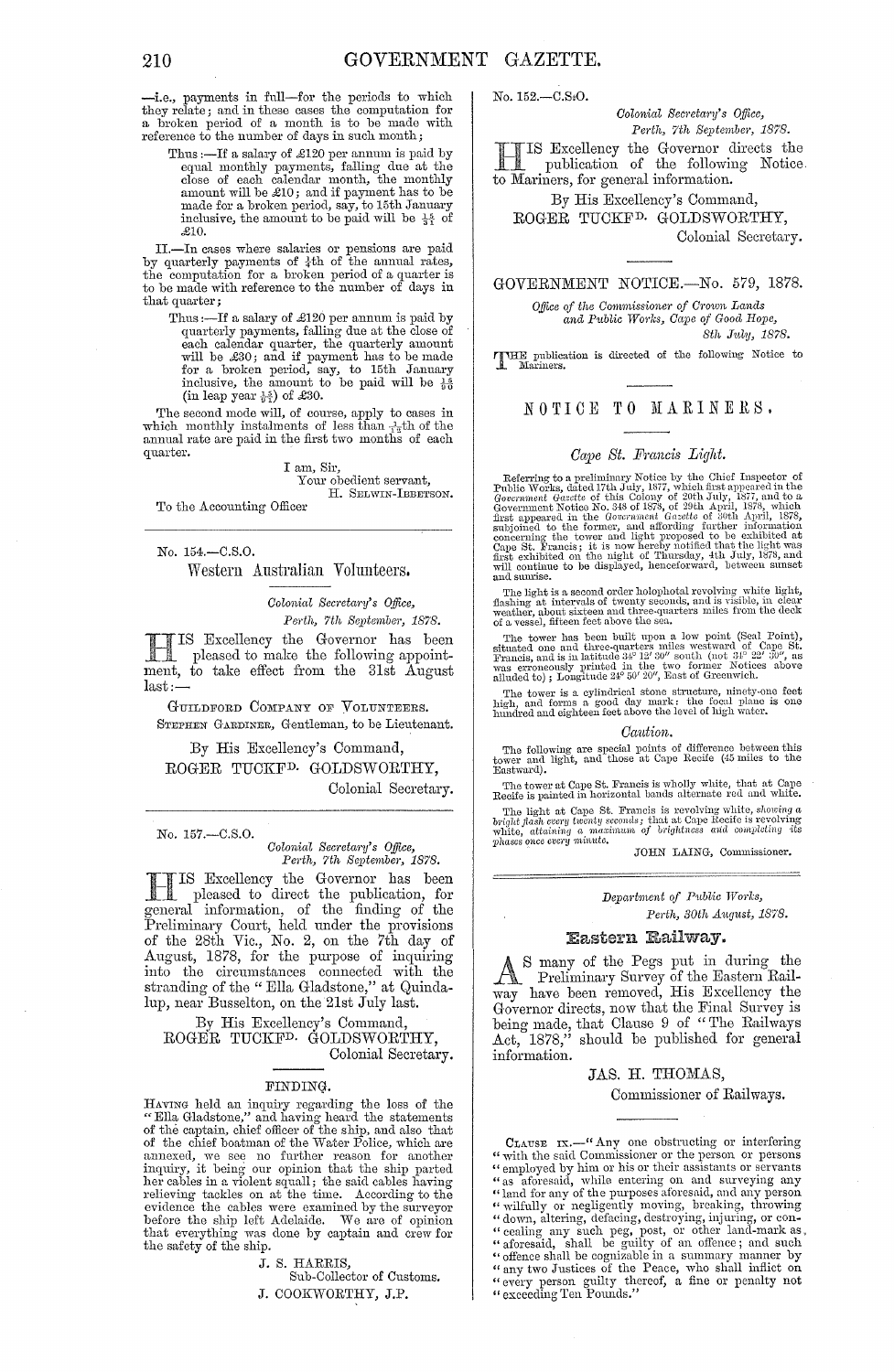GOVERNMENT GAZETTE.

No. 153.-C.S.O.

 $\mathbf{r}$ 

Colonial Secretary's Office, Perth, 7th September, 1878.

IS Excellency the Governor directs the publication of the following Notices to Mariners, for<br>general information. general information.

# By His Excellency's Command,<br>ROGER TUCKF<sup>D.</sup> GOLDSWORTHY, Colonial Secretary.

GOVERNMENT NOTICE.-No. 474, 1878.

Colonial Secretary's Office, Cape of Good Hope, 1878.

HIS Excellency the Governor has been pleased to direct the publication of the subjoined despatch from the Commodore Bay, and 646 English River.<br>Bay, and 646 English River.<br>The Charts in question are filed, for purposes of

J. GORDON SPRIGG, Colonial Secretary.

Active, in Simon's Bay, 4th June, 1878.

His Excellency the Right Hon. Sir BARTLE FRERE, Bart., G.C.B., G.C.S.I., &c., &c.

 $\mathbf{r}$ 

SIR,—I have the honor to forward herewith a copy of a report from the Navigating Officer of H.M.S. Dance, containing Hydrographical information affecting Admiralty Charts 644 Delagon Bay and 646 English River; also a copy (Signed)  $I$  have, &c.,

T. O. SULLIVAN, Commodore.

#### HYDROGRAPHICAL NOTE.-CAPE OF GOOD HOPE STATION. H.M. Ship Dana, 31st March, 1878. No. 1.

|                                                                                         | " Positions, giving<br>Latitude & Longitude                     |                                |                                                              | Correction is required to $:$                          |                         |                                                                                                                                                                                                                                                                                                                                                                                                                                                                                      |  |
|-----------------------------------------------------------------------------------------|-----------------------------------------------------------------|--------------------------------|--------------------------------------------------------------|--------------------------------------------------------|-------------------------|--------------------------------------------------------------------------------------------------------------------------------------------------------------------------------------------------------------------------------------------------------------------------------------------------------------------------------------------------------------------------------------------------------------------------------------------------------------------------------------|--|
| Place and Subject of<br>Correction.                                                     | with angles or<br>bearings & distances.                         | Admiralty<br>Charts.<br>(Nos.) | Sailing<br>Directions.<br>(Title & Page).                    | Light List.<br>(Title & Page).                         | Tide Tables.<br>(Page.) | REMARKS.                                                                                                                                                                                                                                                                                                                                                                                                                                                                             |  |
| Simon's Bay, Ro-<br>man Rock Light-<br>house                                            | 34° 10' 45" S. 18° 27'<br>$30''$ E.                             | $\cdots$                       | $\cdots$                                                     | ${\rm West}$ & South<br>Coasts of Af-<br>rica, page 6. |                         | The Longitude given in Light List is<br>probably misprinted, as it differs<br>20' from the Chart.                                                                                                                                                                                                                                                                                                                                                                                    |  |
| Cape St. Francis<br>Lighthouse<br>$\ddotsc$                                             | 34° 121' S. 24° 50'<br>E. (approx.)<br>$\ddotsc$                | 2084-2085<br>2095 & 596        | African Pilot <br>for $S.$ & $E.$<br>coasts.<br>pp. 54 & 55. | Ditto                                                  | $\cdots$                | The Lighthouse on Cape St. Francis<br>is already built on Seal Point; it<br>differs in form from that of Cape<br>Recife by having square wings at<br>the base, probably keepers' houses,<br>otherwise both marks are very<br>similar, and until notice is given of<br>the erection of the St. Francis<br>Lighthouse, it might be the cause<br>of a stranger mistaking the Points.                                                                                                    |  |
| S.E. Coast of Af-<br>rica, Point Dum-<br>ford<br>$\ddotsc$<br>$\ddotsc$<br>Delagoa Bay. | Coast between the<br>parallels of 28°40'<br>and $29^{\circ}$ S. | 2089 & 596                     | Ditto, page 88                                               | $\cdots$                                               | $\cdots$                | The Coastline between the parallels of $28^{\circ}$ 40' and $29^{\circ}$ on the S.E. Coast<br>of Africa, is much out of position,<br>as placed on the Skeleton Chart,<br>No. 2,089. Probably placed about<br>two miles too much in shore. Vide<br>accompanying tracings. The angles<br>and bearings in support of the above<br>statement, are submitted to the<br>Hydrographer.                                                                                                      |  |
| Lightship<br>$\ddotsc$                                                                  | 25° 55' 40" S. 32° 54'<br>$30''$ E.                             | 644 & 646                      | Ditto, pages<br>90 to 98.                                    | Ditto, page 8.                                         |                         | Lightship.—A Light vessel is moored<br>in Latitude $25^{\circ} 55' 15''$ S, and Longitude $32^{\circ} 54' 30''$ E. She is painted<br>Red and has two masts.                                                                                                                                                                                                                                                                                                                          |  |
| Coral Reef<br>$\ddot{\phantom{a}}$                                                      | 25° 55' 15" S. 33°<br>03' 45" E.                                | Ditto                          | Ditto                                                        |                                                        |                         | Coral Reef.-A patch of live Coral has<br>been discovered by H.M.S. Dance to<br>exist in latitude $25^{\circ}$ 55' 40" S. and<br>Longitude 33° 03' 45" E.; with Cape<br>Imjack bearing S.W. by W. $\frac{3}{4}$ W.<br>(Maly.), distance 3 miles. H.M.S.<br>Dana passed over its S.E. extreme,<br>with five fathom least water, but<br>half a mile or a mile further to the<br>N.Wd. there is probably less water,<br>as the Coral heads were showing<br>very plain in that direction. |  |
| Shefeen and Lech<br>Reefs                                                               | Vide Remarks                                                    | Ditto                          | Ditto                                                        | $\ddotsc$                                              | $\cdots$                | Shefeen and Lech Reefs.—These Reefs<br>are reported to extend about a mile<br>and a half further to the E.S.E.<br>than is marked on the Chart, and<br>consists of knolls of one to two<br>fathoms, with five to seven fathoms<br>all around them. (By E. Marrow,<br>Lighthouse-keeper), considered re-<br>liable information.                                                                                                                                                        |  |
| Light on Reuben<br>Point                                                                | 50 yards inside<br>Point                                        | Ditto                          | Ditto                                                        | Ditto                                                  |                         | Light on Reuben Point.—A fixed Light<br>(White) is displayed about fifty<br>yards inside the Point. It is placed<br>on a small scaffolding, and is sup-<br>posed to be visible fourteen miles.                                                                                                                                                                                                                                                                                       |  |

SOUTH EAST COAST OF AFRICA.

Charts No. 644 Delagoa Bay, and No. 646 English R.

Remarks by Lieutenant J. St. C. Bower, R.N., H.M.S. Dana, March, 1878.

(All bearings are Magnetic.)

Coral Reef.—A dangerous patch of Live Coral was discovered by H.M.S. Dance be rist in Latitude 25° 55' 40" S, and in Longitude 37° 63' 45" E, with Cape Imjack bearing S.W. by W.  $\frac{3}{4}$  W., distant three miles. H.M.S. D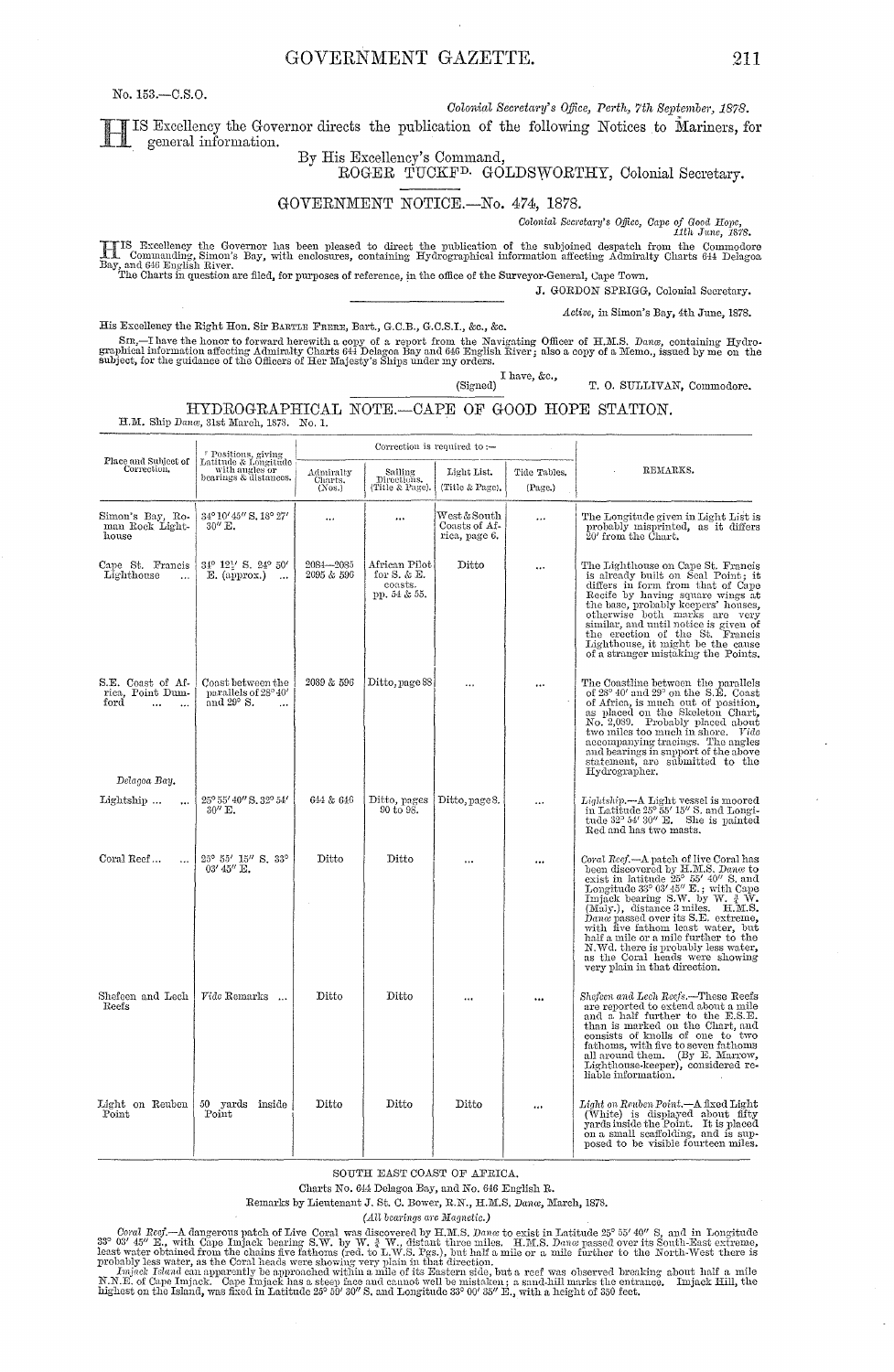Z412<br>
2412 GAZETTEE,<br>
George HR2. We entirely fulled to make out this mask until areas the shock, and erem then when directly populate to it, we could<br>negly surmiso where it was. Hence the same through Hind to make out th

(Signed) J. CHILD PURVIS, Captain.

GOVERNMENT NOTICE.-No. 550, 1878.

Colonial Secretary's Office, Cape of Good Hope,<br>27th June, 1878.

zith June, 1878.<br>I Walwich Bay, is hereby published for general information.<br>I Walwich Bay, is hereby published for general information. J. GORDON SPRIGG, Colonial Secretary.

Active, in Simon's Bay, 19th June, 1878.

His Excellency the Right Honourable Sir Barrie Farar, Bart., and the state of Simon's Bay, 19th June, 1878.<br>G.C.B., G.C.S.I., &c., &c., &c., &c., Governor and High Commissioner.<br>Sin, —I have the honor to forward herewith,

I have the honor to be,<br>
Your Excellency's obedient Servant,<br>
(Signed)

F. W. SULLIVAN, Commodore.

HYDROGRAPHICAL NOTE.-CAPE OF GOOD HOPE AND WEST COAST OF AFRICA STATION. H.M.S. Dance, 28th May, 1878.

|                                                                                | Position:                                                                                                                                                                                                                                                                                                 |                          |                                                | Correction is required to    | REMARKS.               |                                                                                                                                                                                                                                                                                                                                                                                                                                                                                                                                     |
|--------------------------------------------------------------------------------|-----------------------------------------------------------------------------------------------------------------------------------------------------------------------------------------------------------------------------------------------------------------------------------------------------------|--------------------------|------------------------------------------------|------------------------------|------------------------|-------------------------------------------------------------------------------------------------------------------------------------------------------------------------------------------------------------------------------------------------------------------------------------------------------------------------------------------------------------------------------------------------------------------------------------------------------------------------------------------------------------------------------------|
| Place and Subject of<br>Correction.                                            | Giving Latitude and<br>Longitude with<br>Angles or Bearings and<br>Distances.                                                                                                                                                                                                                             | Admiralty<br>Charts Nos. | Sailing Divector<br>tions (tille<br>and page). | Light List<br>(title & page) | Tide Tables<br>(page). | To embrace all details regarding the<br>Correction, the Authority, whether<br>by personal examination, from reli-<br>able information, &c.                                                                                                                                                                                                                                                                                                                                                                                          |
| Walfisch Bay, West<br>Coast of Africa.-<br>Beacon erected on<br>Pelican Point. | Bencon is erected 25<br>yords inside N.W.<br>extreme of Pelican<br>Point.<br>Latitude of Beacon<br>ascertained by Meri-<br>dian Altitude o with<br>artificial horizon, to<br>be $23^{\circ}$ $53'$ $32''$ S.<br>Longitude by Mer.<br>distance from Obs.,<br>Cape of Good Hope,<br>$14^{\circ}28'30''$ E.* | 595                      | Africa<br>Pilot<br>Part II.,<br>191, 192,      | $\cdots$                     | $\cdots$               | The Beacon consists of a rough<br>spar, standing 27 feet above the<br>level of the sand, surmounted<br>with a red ball with a black cask<br>about 6 feet lower down; whale's<br>bones and old planks are lashed<br>round its base about 8 feet high.<br>We found, by careful Astrono-<br>mical observations, that Pelican<br>Point is about 3 miles out of its<br>position given on the Chart; it<br>is also only 3 feet above high<br>water, and, consequently, not<br>easy to make, especially if the<br>weather is at all misty. |

\* This position places the Point about 3 miles S.S.E. of its position as shown on the Admiralty Chart No. 595.

(Signed)

JAMES ST. C. BOWER, Lieutenant, Navigating Officer.

 ${\Large{\bf Approach},}\\ {\rm (Signed)}$ J. CHILD PURVIS, Captain.

#### LAND  $SALES.$

Crown Lands' Office, Perth, 10th September, 1878. If HE undermentioned Allotments of Land will be offered for Sale, at Public Auction, on the date and at the place specified in the Schedule below, at one o'clock, p.m.

SCHEDULE.

| Date of Sale.     | Place of Sale.                | Description of Lot. | Number of Lot.                           | Quantity.<br>г.<br>p.<br>a.                           | Upset Price. |
|-------------------|-------------------------------|---------------------|------------------------------------------|-------------------------------------------------------|--------------|
| 1878.<br>2nd Oct. | <b>Busselton</b><br>$\ddotsc$ | Busselton   Town    | 76, 77, 78,<br>$-79,$<br>. 82<br>80, 81, | $ 0\rangle$<br>$\overline{2}$<br>$\mathbf 0$<br>each. | £5 per lot.  |

ROGER TUCKF<sup>D.</sup> GOLDSWORTHY, Acting Commissioner of Crown Lands.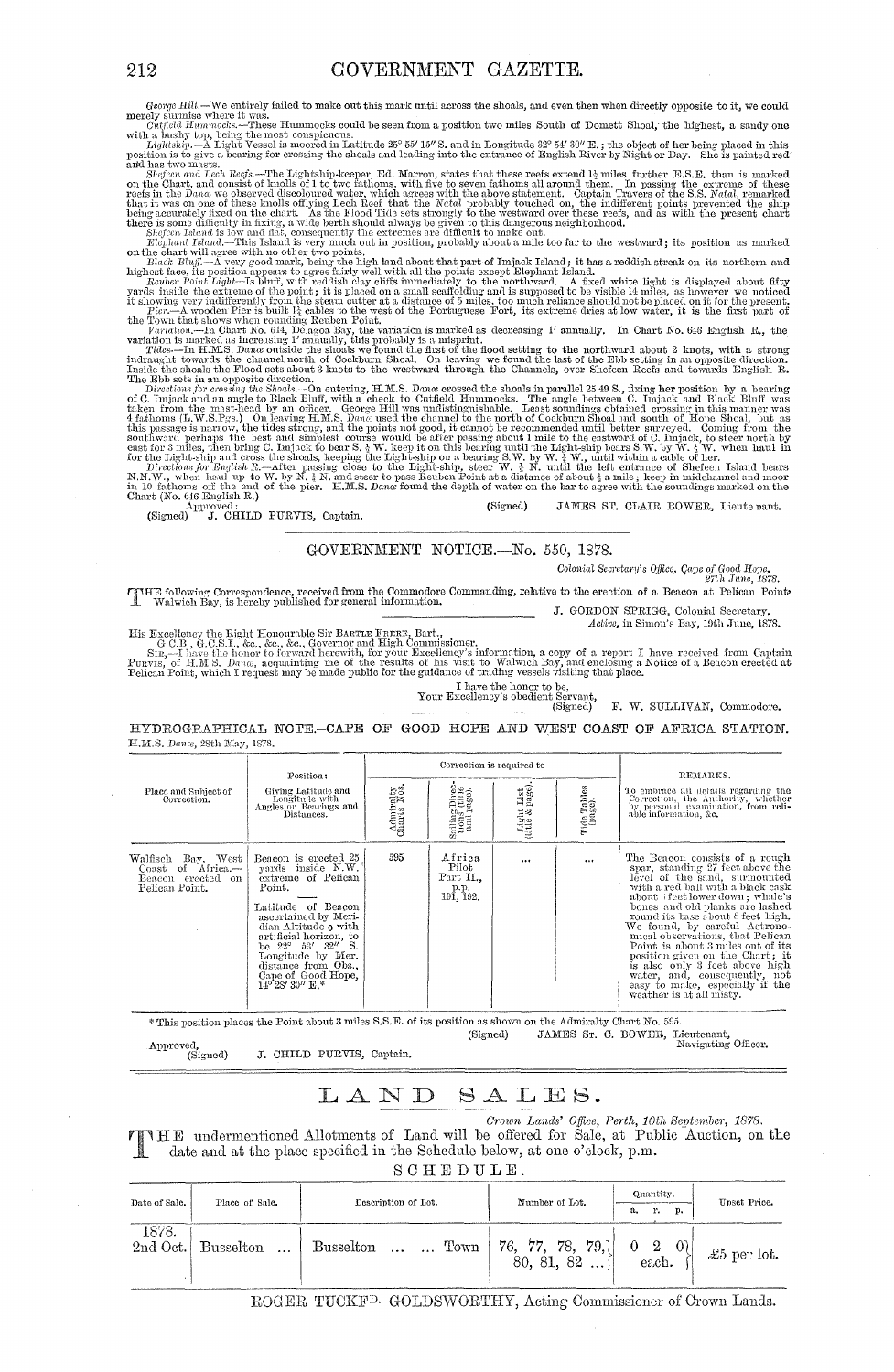$Department of Public Works,$ Perth, 3rd Sept., 1878.

**TENDERS** (endorsed "Tender for Iron Rollers for Boat Slin Rottnest ") will be . Rollers for Boat Slip, Rottnest,") will be received at this Office until noon of Tuesday, the 24th September, from persons willing to supply and deliver, at Rottnest, twelve Iron Rollers for Boat Slip, subject to approval after delivery.

Tenders to state the shortest time in which the whole will be supplied.

The Government do not bind themselves to accept the lowest or any tender, and will require the guamntee of two responsible persons for the due performance of the Contract.

Forms of Tender may be had on application to the various Resident Magistrates, and at the Public Works' Office, Perth, where Plans, Specifications, Conditions, and full particulars can be obtained.

No tender will be entertained unless on the prescribed form.

> JAS. H. THOMAS, Director of Public Works.

 $Department of Public Works,$ 

*Perth, 6th August, 1878.*<br> **PENDERS** (endorsed "Tender for Gerald-<br>
top School" – " **TENDERS** (endorsed "Tender for Gerald-<br>ton School,") will be received at this Office until noon of Monday, the 16th September, from persons willing to erect the new Boys' and Girls' School, Geraldton.

Plans and specification may be seen, and full particulars obtained, on application to the Resident Engineer of the Geraldton and Northampton Railway, and at the Department of Public Works.

Tenders to state the shortest time in which the work will be completed.

The Government do not bind themselves to accept the lowest or any tender, and will require the guarantee of two responsible persons for the due performance of the Contract.

Forms of Tender may be had on application to the various Resident Magistrates, and at the Public Works' Office, Perth, where Plans, Specifications, Conditions, and full particulars can be obtained.

No tender will be entertained unless on the prescribed form.

> JAS. H. THOMAS, Director of Public Works.

#### *Department of Public Works, Perth, 6th August, 1878.*

TENDERS (endorsed "Tender for Bussel-ton School,") will be received at this Office until noon of Monday, the 16th Sep'. tember, from persons willing to perform certain alterations and additions to the Girls' and Infants' School at Busselton.

Plans and specification may be seen, and full particulars obtained, on application at the office of the Resident Magistrate, Vasse, and at the Department of Pnblic Works, Perth.

Tenders to state the shortest time in which the work will be completed.

The Government do not bind themselves to accept the lowest or any tender, and will require the guarantee of two responsible persons for the due performance of the Contract.

Forms of Tender may be had on application to the various Resident Magistrates, and at the Public Works' Office, Perth, where Plans, Specifications, Conditions, and full particulars can be obtained.

No tender will be entertained unless on the prescribed form.

#### JAS. H. THOMAS,

#### Director of Public Works.

#### *Department of P1!blic WO?'ks, Perth, 7th August, 1878.*

**TENDERS** (endorsed "Tender for Jarrah")<br>Timber,") will be received at this Office<br>until peop of Friday the 12th Sontombor from Timber,") will be received at this Office until noon of Friday, the 13th September, from persons willing to supply and deliver at Capetown, Cape of Good Hope, about 300 tons of Jarrah Timber as follows: in straight balks from 20 to 50 feet in length.

|    |        | ft. |      | inches.            |    |  |  |
|----|--------|-----|------|--------------------|----|--|--|
| 5  | pieces | 50  | long | 15<br>$\times$     | 15 |  |  |
| 10 | ,,     | 45  | ,,   | 15<br>$\times$     | 15 |  |  |
| 10 | "      | 40  | ,,   | 15<br>$\times$     | 15 |  |  |
| 20 | ,,     | 50  | ,,   | 14<br>$\times$     | 14 |  |  |
| 20 | "      | 45  | ,,   | 14<br>$\times$     | 14 |  |  |
| 20 | "      | 40  | ,,,  | 14<br>$\times$     | 14 |  |  |
| 30 | ,,     | 40  | ,,   | 14<br>$\times$     | 14 |  |  |
| 30 | ,,     | 35  | "    | $12\,$<br>$\times$ | 12 |  |  |
| 30 | ,,     | 30  | "    | 12<br>$\times$     | 12 |  |  |
| 30 | ,,     | 25  | ,,   | 12<br>$\times$     | 12 |  |  |
| 30 | ,,     | 20  | ,,   | 12<br>$\times$     | 12 |  |  |

 $\begin{array}{ccccc}\n\text{or} & \text{...} & \text{...} & \text{...} \\
\text{The time being for trial on the docks,}\n\end{array}$ wharfs, &c., it must be of the very best description; to be subject to approval after delivery.

Tenders to state the shortest time in which the whole will be supplied.

The Government do not bind themselves to accept the lowest or any tender, and will require the guamntee of two responsible persons for the due performance of the Contract.

Forms of Tender may be had on application to the various Resident Magistrates, and at the Public Works' Office, Perth; where full particulars can be obtained.

No tender will be entertained unless on the prescribed form.

#### JAS. H. THOMAS,

Director of Public Works.

#### *Oomptrollm" s Office,*

#### $Fremantle, 7th$  September, 1878.

CERTIFICATES of Freedom have been issued to the undermentioned Convicts, whose sentences have expired:-

|    | Reg. No. 10032 William Jones |
|----|------------------------------|
| ,, | 10071 George Benbow          |

HIS Excelleney the Governor has been pleased to revoke the Tickets-of-Leave of the undermentioned Convicts :-

| 12<br>$55 -$            | Reg. No. 7855 Jacob Smith<br>9116 Thomas Caseley<br>9865 William Searrh |  |
|-------------------------|-------------------------------------------------------------------------|--|
| $\overline{\mathbf{z}}$ | 9881 Thomas Spelling                                                    |  |

Superintendent.